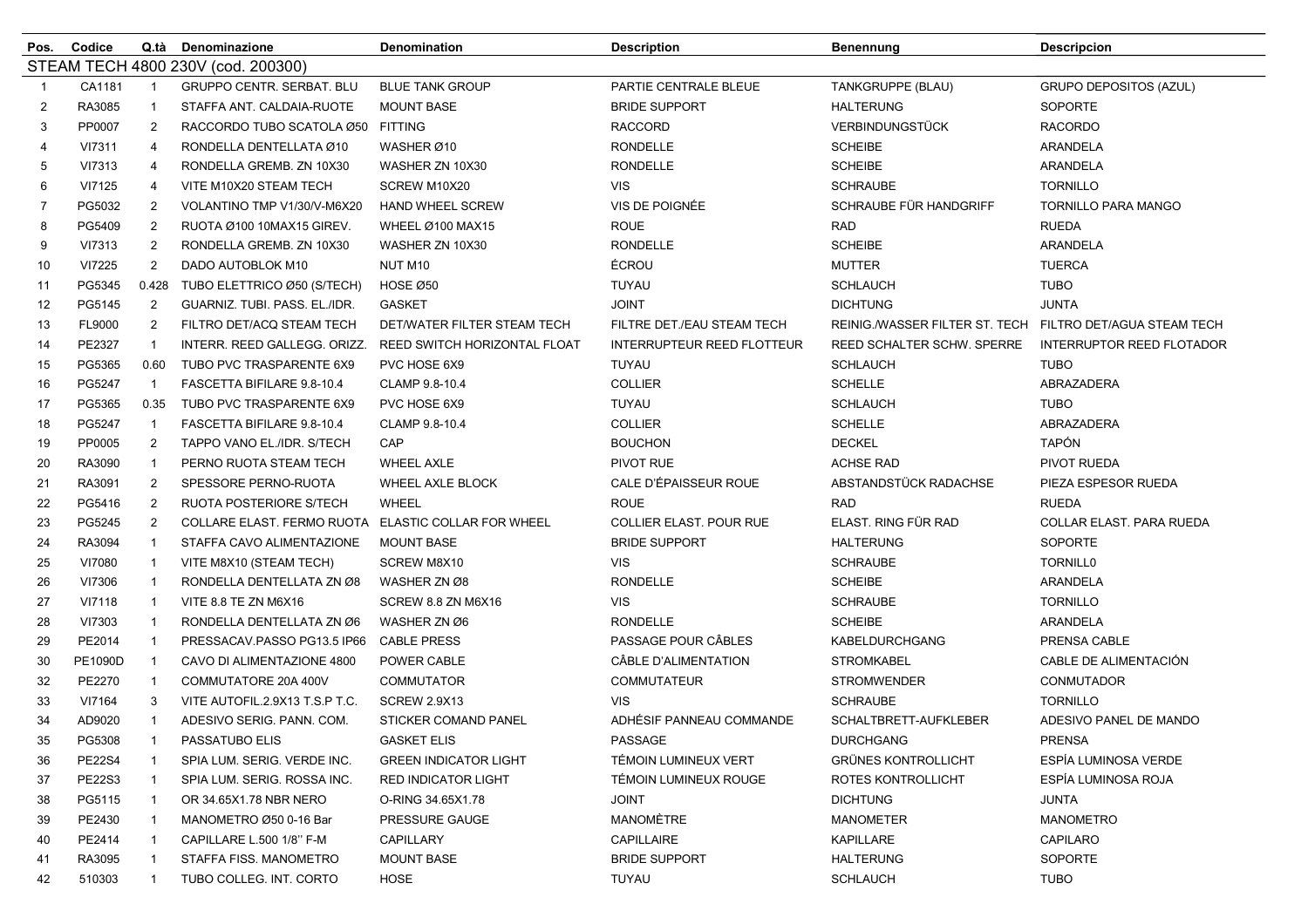| 43   | PE2404 | $\mathbf{1}$   | POMPA ET500P-1/8"F NBR 230/50 PUMP ET500 |                              | <b>POMPE</b>                | <b>PUMPE</b>              | <b>BOMBA</b>                 |
|------|--------|----------------|------------------------------------------|------------------------------|-----------------------------|---------------------------|------------------------------|
| 45   | PE2415 | -1             | DEAREATORE POMPA ET500                   | BLEEDER VALVE FOR PUMP       | DESAÉRATEUR                 | <b>ENTLÜFTER</b>          | <b>DEAREADOR</b>             |
| 46   | RA3147 | $\overline{1}$ | RACCORDO GOMITO 1/8"F-1/8"M ELBOW VALVE  |                              | RACCORD COUDÉ               | <b>WINKELANSCHLUß</b>     | RACORDO .L"                  |
| 47   | RA3105 | $\overline{1}$ | RACCORDO GOMITO 8X6-1/8"M                | <b>ELBOW VALVE</b>           | RACCORD COUDÉ               | <b>WINKELANSCHLUß</b>     | RACORDO "L"                  |
| 49   | PE2404 | $\mathbf{1}$   | POMPA ET500P-1/8"F NBR 230/50            | PUMP ET500                   | <b>POMPE</b>                | <b>PUMPE</b>              | <b>BOMBA</b>                 |
| 50   | RA3147 | $\mathbf{1}$   | RACCORDO GOMITO 1/8"F-1/8"M              | ELBOW VALVE                  | RACCORD COUDÉ               | <b>WINKELANSCHLUß</b>     | RACORDO "L"                  |
| 51   | RA3104 | $\mathbf{1}$   | RACCORDO GOMITO 6X4-1/8"M                | <b>ELBOW VALVE</b>           | RACCORD COUDÉ               | <b>WINKELANSCHLUß</b>     | RACORDO "L"                  |
| 52   | PE2408 | $\overline{2}$ | TERMOPROTETTORE 100°C                    | THERMAL CUT OUT 100° C       | <b>THERMOPROTECTEUR</b>     | <b>THERMOSCHUTZ</b>       | <b>THERMOPROTECTOR</b>       |
| 53   | RA3056 | $\overline{2}$ | STAFFA SUPPORTO POMPA                    | <b>MOUNT BASE PUMP</b>       | <b>BRIDE SUPPORTE</b>       | <b>HALTERUNG</b>          | <b>SOPORTE</b>               |
| 54   | RA3093 | $\mathbf{1}$   | STAFFA GRUPPO POMPE                      | <b>MOUNT BASE</b>            | <b>BRIDE SUPPORTE</b>       | <b>HALTERUNG</b>          | SOPORTE                      |
| 55   | VI7022 | $\overline{4}$ | RIVETTO ALL. ZN NERO Ø4X12               | <b>RIVET</b>                 | <b>RIVET</b>                | <b>NIETE</b>              | <b>REMACHE</b>               |
| 57   | RA3089 | $\mathbf{1}$   | BLOCCHETTO 4 VIE PRESSOST.               | 4 WAY CONNECTOR              | BLOC À 4 VOIES              | 4 WEGE ANSCHLUßBLOCK      | BLOCO A 4 VIAS               |
| 59   | RA3132 | $\mathbf{1}$   | RACC. A T 1/8"FX1/8"MX1/8"F              | ELBOW VALVE                  | RACCORD COUDÉ               | <b>WINKELANSCHLUß</b>     | RACORDO "L"                  |
| 60   | RA3186 | $\mathbf{1}$   | RACC. DRIT. 1/8"M OGIVA Ø4               | <b>STRAIGHT VALVE</b>        | <b>RACCORD</b>              | <b>ANSCHLUß</b>           | <b>RACORDO</b>               |
| 61   | RA3168 | $\overline{1}$ | TAPPO PER RACCORDO 1/8"M                 | CAP FOR STRAIGHT VALVE       | <b>BOUCHON</b>              | <b>DECKEL</b>             | <b>TAPÓN</b>                 |
| 62   | PE2411 | $\mathbf{1}$   | PRESSOST, 16A 250V 4-9 Bar               | PRESSURE SWITCH 4-9 Bar      | <b>PRESSOSTAT</b>           | <b>DRUCKWÄCHTER</b>       | <b>MADITOR DE PRESIÓN</b>    |
| 64   | VI7343 | 4              | ROND. GREMB. 5X16                        | WASHER 5X16                  | <b>RONDELLE</b>             | <b>SCHEIBE</b>            | ARANDELA                     |
| 65   | VI7041 | 4              | <b>VITE 5X10</b>                         | SCREW 5X10                   | <b>VIS</b>                  | <b>SCHRAUBE</b>           | <b>TORNILLO</b>              |
| 66   | PG5247 | $\overline{2}$ | FASCETTA BIFIL.9.8-10.4                  | CLAMP 9.8-10.4               | <b>COLLIER</b>              | <b>SCHELLE</b>            | ABRAZADERA                   |
| 67   | PG5365 | 0.35           | TUBO PVC TRASPARENTE 6X9                 | PVC HOSE 6X9                 | <b>TUYAU</b>                | <b>SCHLAUCH</b>           | <b>TUBO</b>                  |
| 68   | PG5247 | 2              | FASCETTA BIFIL.9.8-10.4                  | CLAMP 9.8-10.4               | <b>COLLIER</b>              | <b>SCHELLE</b>            | ABRAZADERA                   |
| 70   | RA3092 | $\overline{1}$ | STAFFA GRUPPO SCHEDE                     | <b>MOUNT BASE</b>            | <b>BRIDE SUPPORT</b>        | <b>HALTERUNG</b>          | SOPORTE                      |
| 71   | PG5054 | 9              | <b>DISTANZIATORE IN PLASTICA</b>         | <b>PLASTIC SPACER</b>        | <b>ENTRETOISE</b>           | ABSTANDSSTÜCK             | <b>SEPARADOR</b>             |
| 72   | VI7148 | 9              | VITE 4.8 MET. ZN TC TC 3X8               | SCREW 4.8 ZN 3X8             | <b>VIS</b>                  | <b>SCHRAUBE</b>           | <b>TORNILLO</b>              |
| 73   | VI7157 | 2              | VITE 4.8 MET. ZN TC 4X16                 | SCREW 4.8 ZN 4X16            | <b>VIS</b>                  | <b>SCHRAUBE</b>           | <b>TORNILLO</b>              |
| 74   | VI7318 | $\overline{4}$ | RONDELLA DENTELLATA Ø4                   | WASHER Ø4                    | <b>RONDELLE</b>             | <b>SCHEIBE</b>            | ARANDELA                     |
| 75   | VI7212 | 4              | DADO ZINCATO Ø4                          | NUT ZN Ø4                    | ÉCROU                       | <b>MUTTER</b>             | <b>TUERCA</b>                |
| 76   | PE2370 | $\mathbf{1}$   | FASTON F 6.3 C/FORO VITE                 | <b>TERMINAL</b>              | <b>TERMINAL FASTON</b>      | <b>FASTON TERMINAL</b>    | <b>FASTON</b>                |
| 77   | RA3087 | $\overline{1}$ | STAFFA SUPP. TERMOSTATI                  | <b>MOUNT BASE</b>            | <b>BRIDE SUPPORT</b>        | <b>HALTERUNG</b>          | SOPORTE                      |
| 78   | VI7019 | 2              | RIVETTTO ALLUMINIO 4X16                  | <b>RIVET</b>                 | <b>RIVET</b>                | <b>NIETE</b>              | <b>REMACHE</b>               |
| 79   | VI7041 | $\overline{4}$ | <b>VITE 5X10</b>                         | SCREW 5X10                   | <b>VIS</b>                  | <b>SCHRAUBE</b>           | <b>TORNILLO</b>              |
| 80   | VI7343 | $\overline{4}$ | RONDELLA GREMB. 5X16                     | WASHER 5X16                  | <b>RONDELLE</b>             | <b>SCHEIBE</b>            | <b>ARANDELA</b>              |
| 81   | PE2347 | $\mathbf{1}$   | SCHEDA CIRC. ELETTR. TVAP20              | ELECTRONIC BOARD TVAP20      | PLATINE ÉLECTRONIQUE        | <b>PLATINE</b>            | PLACA ELECTRONICA            |
| 82   | PE2349 | -1             | SCHEDA CONT. POT. TVAP30                 | ELECTRONIC BOARD TVAP30      | PLATINE ÉLECTRONIQUE        | <b>PLATINE</b>            | PLACA ELECTRONICA            |
| 83   | PE2344 | -1             | TERMOSATO 275° RIPRIST.                  | CONTROL THERM. RESET 275° C  | <b>THERMOSTAT RESET</b>     | <b>RESET THERMOSTAT</b>   | <b>TERMOSTATO RESET</b>      |
| 91   | PE1090 | $\mathbf{1}$   | CABL. COMPL. S/TECH 4800                 | COMP. WIRING STEAM TECH 4800 | CABLAGE STEAM TECH 4800     | KABEL DER STEAM TECH 4800 | CABLES DE LA STEAM TECH 4800 |
| 91/A |        | $\mathbf{1}$   | <b>FRUTTO PRESA 7P</b>                   | CONNECTOR FOR TOOLS          | CONNECTEUR POUR ACCESSOIRES | KONNEKTOR FÜR ZUBEHÖR     | CONECTOR PARA ACCESORIOS     |
| 92   | RA3201 | 0.93           | TUBO TEFLON + GUAINA                     | HOSE                         | TUYAU                       | <b>SCHLAUCH</b>           | <b>TUBO</b>                  |
|      | PG5360 | 0.83           | TUBO EPDM 12X15 (S/TECH)                 | HOSE                         | TUYAU                       | <b>SCHLAUCH</b>           | <b>TUBO</b>                  |
| 93   | RA3209 | 1.35           | TUBO TEFLON + GUAINA                     | HOSE                         | TUYAU                       | <b>SCHLAUCH</b>           | <b>TUBO</b>                  |
|      | PG5338 | 1,15           | TUBO EPDM NERO Ø 7X10                    | <b>HOSE</b>                  | TUYAU                       | <b>SCHLAUCH</b>           | <b>TUBO</b>                  |
| 94   | PG5361 | 1.20           | TUBO RAME + GUAINA                       | <b>HOSE</b>                  | TUYAU                       | <b>SCHLAUCH</b>           | <b>TUBO</b>                  |
|      | PG5338 | 1,15           | TUBO EPDM NERO Ø 7X10                    | HOSE                         | TUYAU                       | <b>SCHLAUCH</b>           | <b>TUBO</b>                  |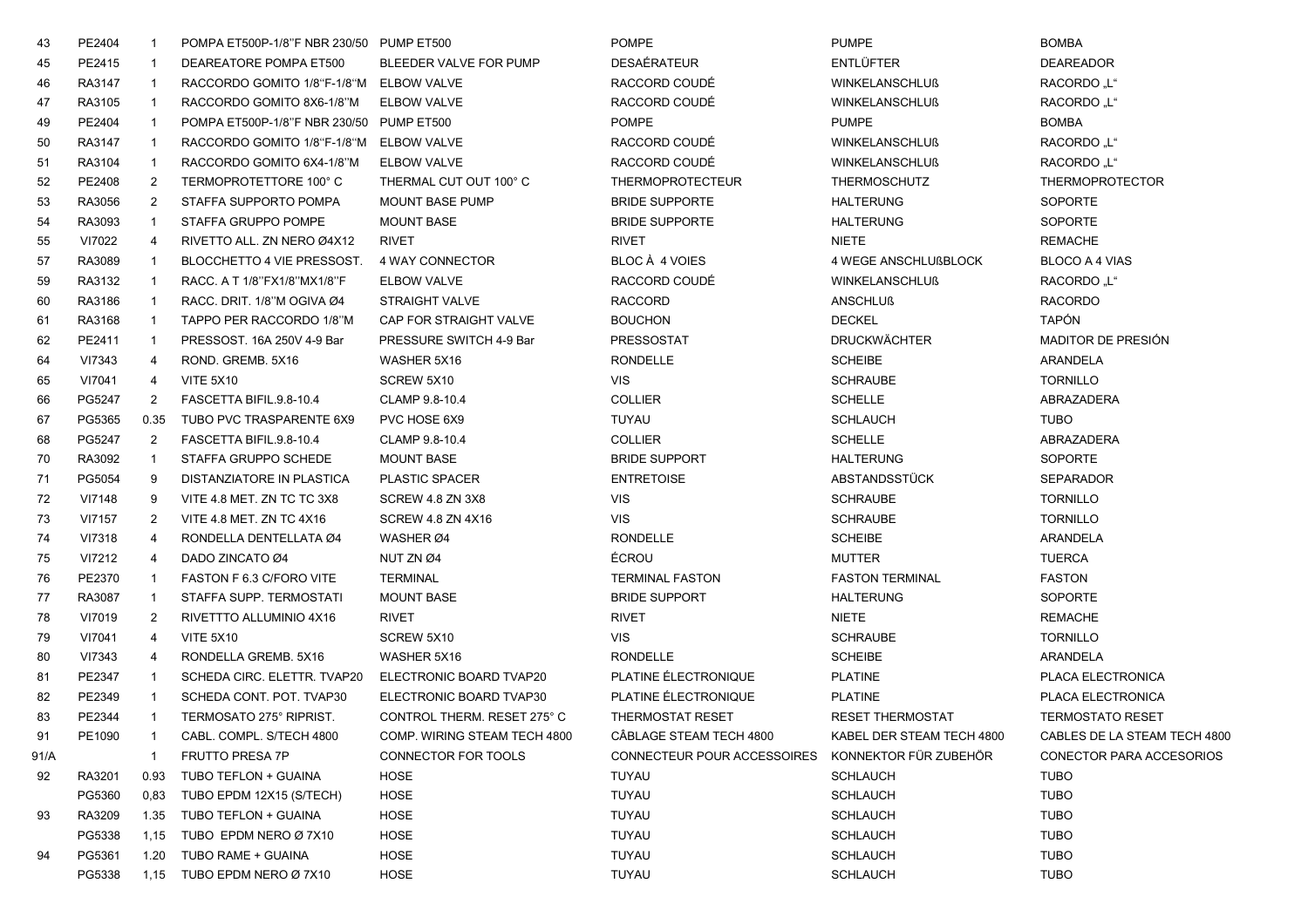| 95    | 990047 | -1                      | CALDAIA NUDA S/ TECH 4800                             | <b>BOILER</b>                | CHAUDIÈRE                       | <b>DAMPFKESSEL</b>           | <b>CALDERA</b>                 |
|-------|--------|-------------------------|-------------------------------------------------------|------------------------------|---------------------------------|------------------------------|--------------------------------|
| 95/A  | PE2522 | -1                      | RESISTENZA 3600W 230V                                 | <b>HEATING ELEMENT</b>       | <b>RÉSISTANCE</b>               | <b>WIDERSTAND</b>            | <b>RESISTENCIA</b>             |
| 95/B  | PG5139 | - 1                     | GUARNIZIONE ALLUM. 42X50X1.5 GASKET ALUMINIUM         |                              | <b>JOINT ALUMINIUM</b>          | ALUMINIUMDICHTUNG            | <b>JUNTA EN ALUMINIUM</b>      |
| 95/C  | RA3187 | - 1                     | RACCORDO DRITT. 1/8"MX1/8"M                           | <b>STRAIGHT VALVE</b>        | <b>RACCORD</b>                  | <b>ANSCHLUß</b>              | <b>RACORDO</b>                 |
| 95/D  | PE2337 | $\overline{\mathbf{1}}$ | ELETTROV. 6650+2 BOBINE 230V                          | SOLENOID VALVE DOUBLE OUTLET | <b>ÉLECTROVANNE</b>             | <b>ELEKTROVENTIL</b>         | ELECTROVÁLVULA                 |
| 95/E  | RA3147 | $\overline{\mathbf{1}}$ | RACC. GOMITO 1/8"F-1/8"M                              | ELBOW VALVE                  | RACCORD COUDÉ                   | <b>WINKELANSCHLUß</b>        | RACORDO .L"                    |
| 95/F  | RA3409 | $\overline{1}$          | VALVOLA N/RIT. MM MOLLA DEB.                          | NON RETURN VALVE             | SOUPAPE DE RETENUE              | ABSPERRVENTIL                | VÁLVULA DE RETENCIÓN           |
| 95/G  | RA3327 | $\overline{1}$          | TAPPO OTTONE CON SONDA                                | <b>BRASS CAP +PROBE</b>      | <b>BOUCHON LAITON + SONDE</b>   | MESSINGDECKEL + SONDE        | TAPÓN LATÓN + SONDA            |
| 95/H  | RA3147 | - 1                     | RACC. GOMITO 1/8"F-1/8"M                              | ELBOW VALVE                  | RACCORD COUDÉ                   | <b>WINKELANSCHLUß</b>        | <b>RACORDO</b> "L"             |
| 95/1  | RA3408 | $\overline{1}$          | VALV. N/RIT. MM MOLLA DURA                            | NON RETURN VALVE             | SOUPAPE DE RETENUE              | <b>ABSPERRVENTIL</b>         | VÁLVULA DE RETENCIÓN           |
| 95/L  | RA3167 | - 1                     | RACC. GOMITO 6X8-1/8"F                                | ELBOW VALVE                  | RACCORD COUDE                   | <b>WINKELANSCHLUß</b>        | RACORDO .L"                    |
| 95/M  | RA3132 | - 1                     | RACC. A T 1/8"FX1/8"MX1/8"F                           | T-VALVE 1/8"FX1/8"MX1/8"F    | <b>RACCORD "T"</b>              | <b>T-ANSCHLUß</b>            | RACORDO "T"                    |
| 95/N  | RA3411 | $\overline{\mathbf{1}}$ | VALVOLA 1/8"M 7.5 Bar PGØ9                            | PRESSURE VALVE 7.5 Bar       | SOUPAPE DE SÉCURITE             | SICHERHEITSVENTIL            | VÁLVULA DE SEGURIDAD           |
| 95/O  | RA3155 | $\overline{\mathbf{1}}$ | RACCORDO 90° 1/8"X4/2 (OGIVA)                         | ELBOW VALVE                  | RACCORD COUDÉ                   | <b>WINKELANSCHLUß</b>        | <b>RACORDO</b> "L"             |
| 96    | IS4020 | $\overline{\mathbf{1}}$ | <b>ISOLANTE CALDAIA</b>                               | <b>BOILER INSULATION</b>     | <b>ISOLANT THERMIQUE</b>        | THERM. ISOLIERUNG            | AISLADOR THERMICO              |
|       | IS4021 | $\overline{\mathbf{1}}$ | <b>ISOLANTE CALDAIA</b>                               | <b>BOILER INSULATION</b>     | <b>ISOLANT THERMIQUE</b>        | THERM. ISOLIERUNG            | AISLADOR THERMICO              |
| 97    | PG7010 | $\overline{1}$          | UGELLO M + TUBO TEFLON                                | MALE NOZZLE+STEAM HOSE       | BUSE MÂLE+TUBE VAPEUR           | DÜSE+DAMPFSCHLAUCH           | BOQUILLA+TUBO VAPOR            |
| 98    | PE2303 | $\overline{1}$          | TERMOSTATO 160° C RIPRIST.                            | <b>RESET THERMOSTAT</b>      | THERMOSTAT MANUEL RESET         | <b>RESET THERMOSTAT</b>      | <b>TERMOSTATO MANUAL RESET</b> |
| 99    | VI7335 | $\overline{1}$          | RONDELLA DENT. INOX Ø20                               | WASHER INOX Ø20              | <b>RONDELLE</b>                 | <b>SCHEIBE</b>               | ARANDELA                       |
| 100   | VI7336 | $\overline{1}$          | RONDELLA PIANA INOX Ø20                               | WASHER INOX Ø20              | <b>RONDELLE</b>                 | <b>SCHEIBE</b>               | ARANDELA                       |
| 101   | VI7203 | $\overline{1}$          | DADO Ø24XL 6X1/2"GAS                                  | NUT 6X1/2" GAS               | ÉCROU                           | <b>MUTTER</b>                | <b>TUERCA</b>                  |
| 102   | RA3163 | $\overline{1}$          | TAPPO DREN. 3/8"M FIL. CIL.                           | <b>DRAIN CAP</b>             | <b>BOUCHON DRAINAGE</b>         | ABLAßDECKEL                  | <b>TAPÓN DRENAJE</b>           |
| 102/A | PG5107 | 2                       | OR 13.94X2.62 NBR NERO                                | O-RING 13.94X2.62 NBR        | <b>JOINT</b>                    | <b>DICHTUNG</b>              | <b>JUNTA</b>                   |
| 103   | PG5338 | 0.135                   | TUBO GOMMA EPDM NERO 7X10                             | HOSE                         | <b>TUYAU</b>                    | <b>SCHLAUCH</b>              | <b>TUBO</b>                    |
| 104   | PG5209 | $\overline{2}$          | FASC. STRIK MONOR. 9.5-11                             | SINGLE EAR CLAMP             | <b>COLLIER</b>                  | <b>SCHELLE</b>               | ABRAZADERA                     |
| 105   | VI7318 | $\overline{2}$          | ROND. DENTELLATA Ø4                                   | WASHER Ø4                    | <b>RONDELLE</b>                 | <b>SCHEIBE</b>               | ARANDELA                       |
| 106   | VI7152 | $\overline{1}$          | VITE AUTOF. CR. NERA 3.5X9.5                          | <b>SCREW CR. 3.5X9.5</b>     | <b>VIS</b>                      | <b>SCHRAUBE</b>              | <b>TORNILLO</b>                |
| 107   | 120102 | $\overline{1}$          | <b>CORPO PRESA INFERIORE</b>                          | BOTTOM SOCKET COVER          | <b>CORPS DE PRISE INFERIEUR</b> | UNTERER TEIL STECKER         | <b>CUERPO INFERIOR TOMA</b>    |
| 108   | 120101 | $\overline{1}$          | <b>CORPO PRESA SUPERIORE</b>                          | TOP SOCKET COVER             | CORPS DE PRISE SUPERIEUR        | <b>OBERER TEIL STECKER</b>   | <b>CUERPO SUPERIOR TOMA</b>    |
| 109   | VI7168 | 2                       | VITE T.C. BRUNITA 4X16                                | SCREW 4X16                   | <b>VIS</b>                      | <b>SCHRAUBE</b>              | <b>TORNILLO</b>                |
| 110   | VI7152 | $\overline{4}$          | VITE AUTOF.CR. NERA 3.5X9.5                           | <b>SCREW CR. 3.5X9.5</b>     | <b>VIS</b>                      | <b>SCHRAUBE</b>              | <b>TORNILLO</b>                |
| 113   | CA1182 | $\overline{1}$          | COFANO ANTERIORE BLU                                  | <b>BLUE FRONT BODY</b>       | COFFRE ANTÉRIEUR BLEU           | <b>VORDERER TEIL BLAU</b>    | PARTE ANTERIOR AZUL            |
| 114   | VI7190 | $\overline{4}$          | VITE M6X55 ZN "BUTTON HEAD"                           | SCREW M6X55 ZN "BUTTON HEAD" | <b>VIS</b>                      | <b>SCHRAUBE</b>              | <b>TORNILLO</b>                |
| 115   | VI7316 | $\overline{4}$          | ROND. GREMB.6X16 ZN SP.1.5                            | WASHER ZN 6X16               | <b>RONDELLE</b>                 | <b>SCHEIBE</b>               | ARANDELA                       |
| 116   | 010120 |                         | MANIGLIA PER COFANO ANT.                              | <b>FRONT HANDLE</b>          | <b>POIGNÉE</b>                  | <b>HANDGRIFF</b>             | <b>MANGO</b>                   |
| 117   | VI7056 | $\overline{2}$          | VITE 6X16 "BUTTON HEAD"                               | SCREW 6X16 "BUTTON HEAD"     | <b>VIS</b>                      | <b>SCHRAUBE</b>              | <b>TORNILLO</b>                |
| 118   | CA1192 |                         | <b>MANIGLIA FERRO BASE</b>                            | CARRYING HANDLE              | POIGNÉE DE LA BASE              | <b>HANDGRIFF DER BASE</b>    | MANGO DE LA BASE               |
| 119   | AD9030 | -1                      | ADESIVO S.T. 4800 COFANO                              | ROUND STICKER ST. TECH 4800  | ADHÉSIF ROND ST. TECH 4800      | RUNDER AUFKLEBER ST. T. 4800 | ADESIVO REDONDO ST. TECH 4800  |
| 120   | CA1180 | -1                      | <b>CARTER POSTERIORE BLU</b>                          | <b>BLUE BACK PART BODY</b>   | PARTIE POSTÉRIEURE BLEUE        | HINTERER TEIL BLAU           | PARTE POSTERIOR AZUL           |
| 121   | PE2133 | -1                      | PRESA 10-16A 250V C/S SCHUKO ELECTRIC SOCKET 16A 250V |                              | <b>PRISE</b>                    | <b>STECKDOSE</b>             | <b>ENCHUFE</b>                 |
| 122   | VI7105 | -4                      | VITE RAPID-FIX ZN TC 3.9X16                           | SCREW ZN 3.9X16              | <b>VIS</b>                      | <b>SCHRAUBE</b>              | <b>TORNILLO</b>                |
| 123   | VI7316 | 5                       | ROND. GREMB. 6X16 ZN SP.1.5                           | WASHER 6X16                  | <b>RONDELLE</b>                 | <b>SCHEIBE</b>               | ARANDELA                       |
| 124   | VI7190 | 4                       | VITE M6X55 ZN "BUTTON HEAD"                           | SCREW M6X55 "BUTTON HEAD"    | VIS                             | <b>SCHRAUBE</b>              | <b>TORNILLO</b>                |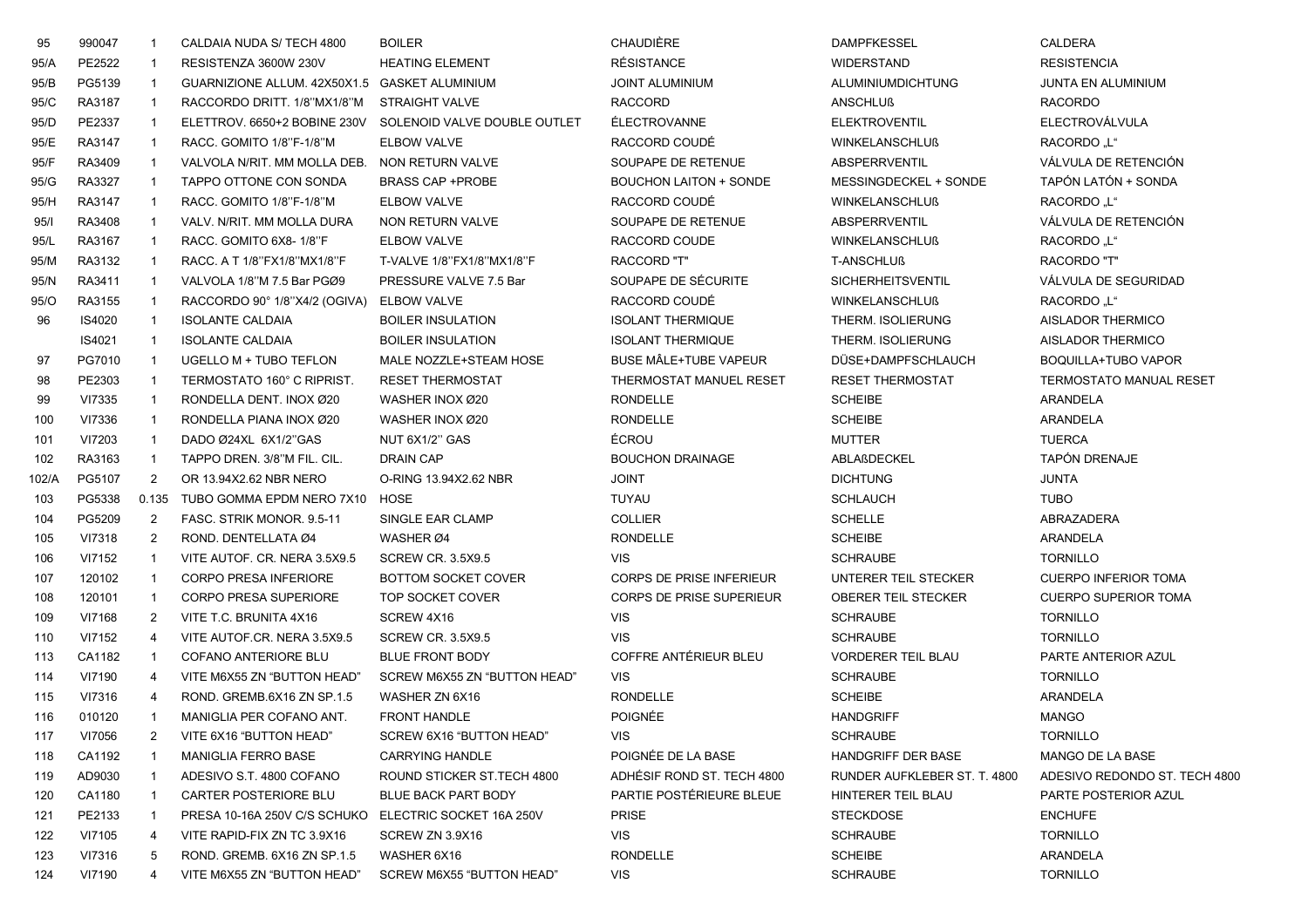| 125 | VI7057         | VITE ZN M5X20 "BUTTON HEAD" | SCREW M5X20 "BUTTON HEAD" | <b>VIS</b>           | <b>SCHRAUBE</b>        | <b>TORNILLO</b>            |
|-----|----------------|-----------------------------|---------------------------|----------------------|------------------------|----------------------------|
| 126 | CA1190         | MANIGLIONE PER STEAM TECH   | HANDLE BAR STEAM TECH     | POIGNÉE DE MANOEUVRE | MANÖVRIERGRIFF         | <b>MANGO DE MANIOBRA</b>   |
| 127 | PG5061         | <b>VOLANTINO M6X30</b>      | <b>HAND WHEEL SCREW</b>   | VIS DE POIGNÉE       | SCHRAUBE FÜR HANDGRIFF | <b>TORNILLO PARA MANGO</b> |
| 128 | <b>PG5069B</b> | IMBUTO FIL. GOMMA BLU       | THREADED FUNNEL           | <b>ENTONNOIR</b>     | <b>TRICHTER</b>        | <b>EMBUDO</b>              |
| 129 | PG5069G        | IMBUTO FIL. GOMMA GIALLO    | <b>THREADED FUNNEL</b>    | <b>ENTONNOIR</b>     | <b>TRICHTER</b>        | <b>EMBUDO</b>              |
| 130 | RA3324         | TAPPO PER IMBUTO EPDM       | <b>FUNNEL CAP</b>         | <b>BOUCHON</b>       | <b>DECKEL</b>          | <b>TAPÓN</b>               |

CHATTANOOGA STEAM TECH 4800 230V (cod. 200300)

U.T. 31/07/2002 Rev.0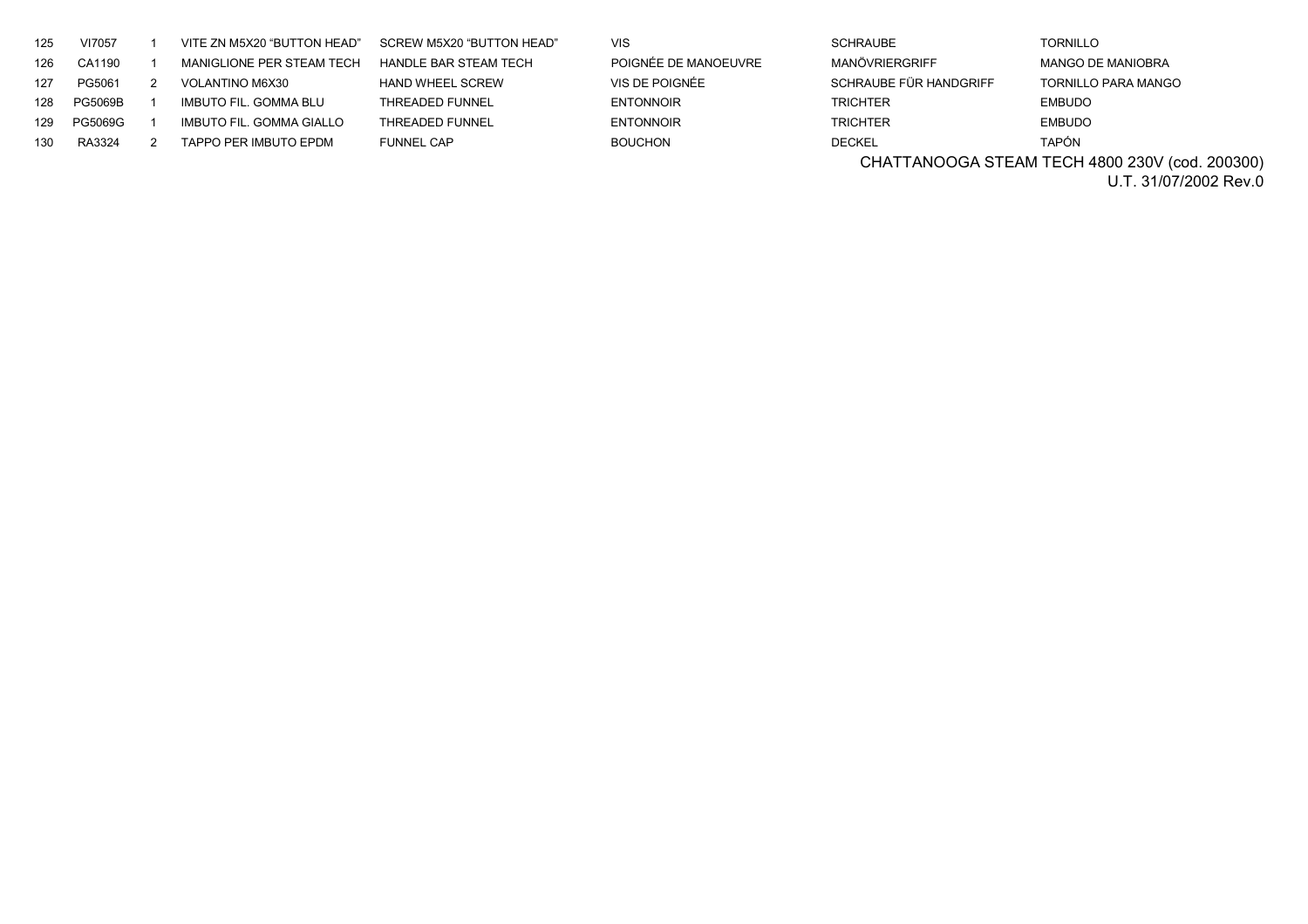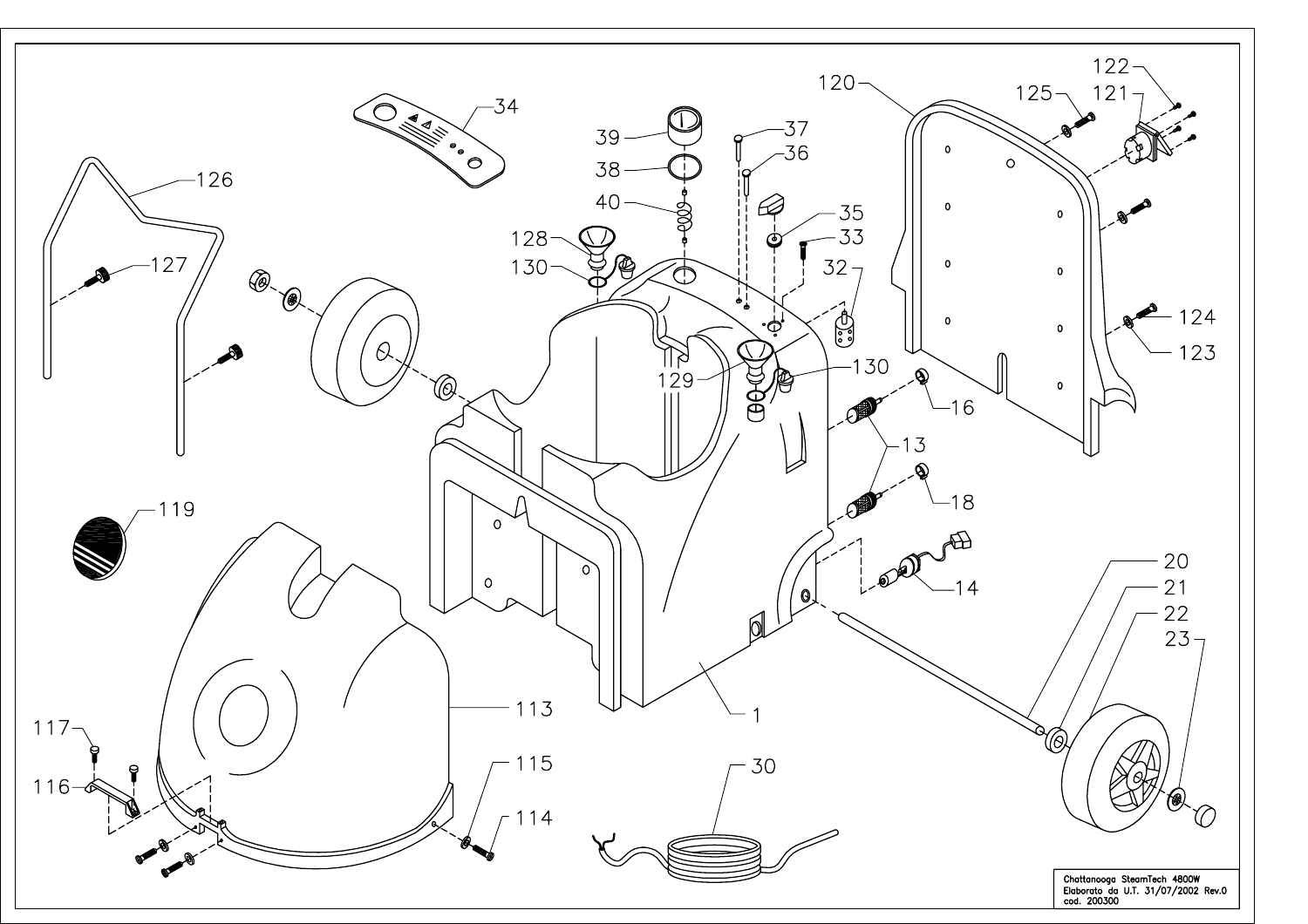